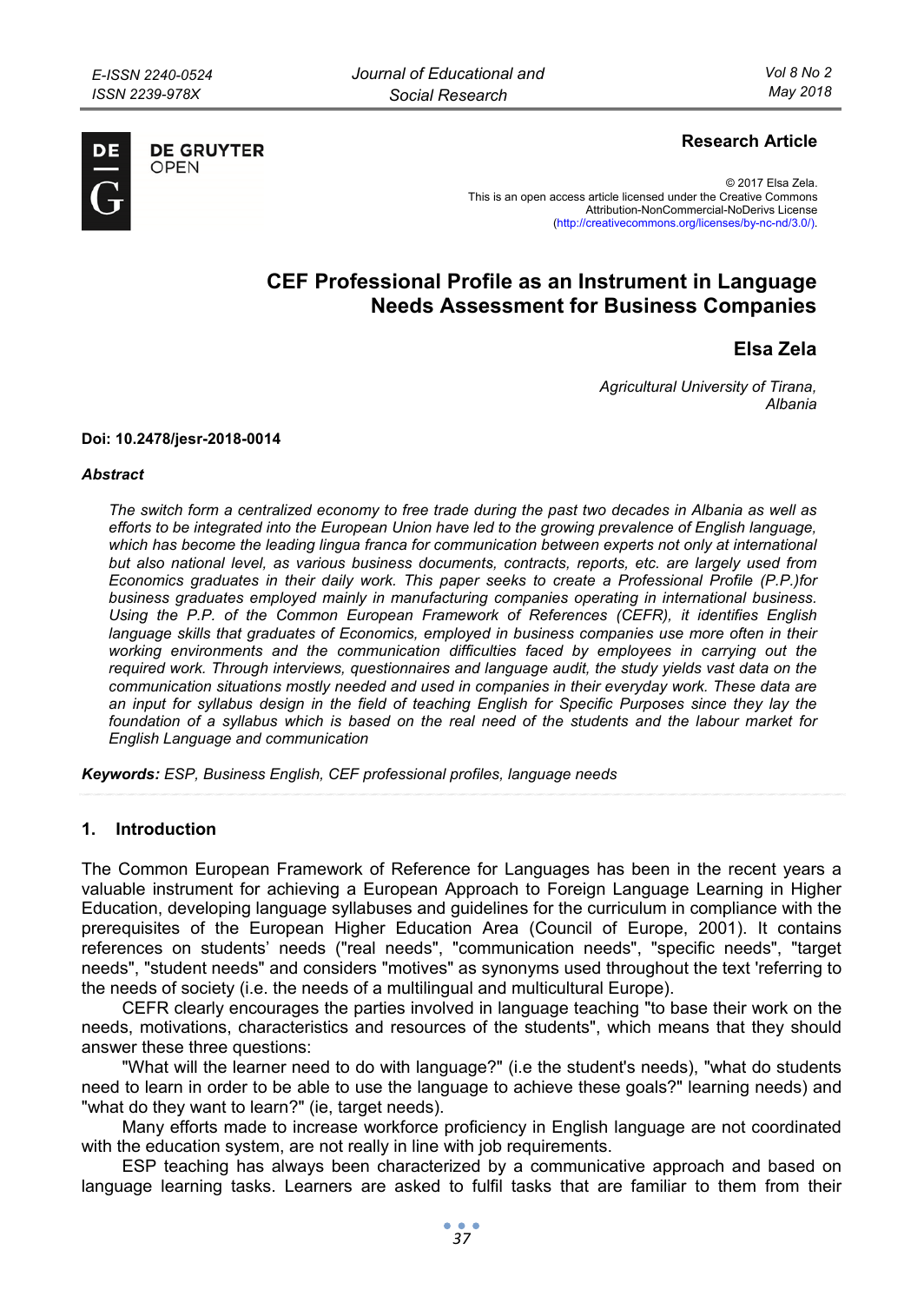| E-ISSN 2240-0524 | Journal of Educational and | Vol 8 No 2 |
|------------------|----------------------------|------------|
| ISSN 2239-978X   | Social Research            | Mav 2018   |

professional environment in a foreign language. This kind of language teaching and learning makes the task primary in foreign language course.

Action-Oriented Approach adopted by CEFR makes tasks central for language learning:

"A comprehensive, transparent and coherent reference framework for language learning, teaching and assessment ... The adopted approach ... is action oriented by considering learners of a language as 'social agents' first, that is members of the society which have the task of performing under certain circumstances, in a certain environment and within a specific field of action ... language activities ... are part of a wider social context, which alone is able to give these activities meaningful comprehension. We talk about "tasks" as long as actions are carried out by one or more people using their specific competencies to achieve a certain outcome.

The evidence-based systematic analysis of needs is important in designing a course syllabus in English for Specific Purposes. A fruitful analysis should specify which communication tasks the learner should perform and secondly which discourse he / she should know in order to work in the given field

As mentioned earlier in this study, CEFR uses an approach, known as task-oriented where duties "carried out by one or more persons who strategically use their particular competencies to achieve a certain result "- meaning" tasks "- which are of primary importance in language acquisition. (Council of Europe, pg. 9)

The paper will try to design a framework of the linguistic profile required in the day-to-day business of economics graduates, the language skills required in the labour market in terms of foreign language. The results of this study will serve as raw material to be taken into consideration for the design of the Business English Syllabus at Economics faculty in the Agricultural University of Tirana (AUT).

#### **2. Research methodology**

The population in the study is graduates in the field of Economics, employed in business companies, mainly in managerial levels, where language skills are put into professional use. This is the context in which the gaps in language competencies are presented and can be seen through practice in daily business activities at the workplace. In the working context, employees, managers and human resource departments discover and identify the gaps and competencies of professionals employed in different job positions.

In this study, 50 employees in business companies were interviewed. The profile of respondents is mainly higher education graduates in the field of economics but also those of other fields of study engaged in management. Respondents are experienced employees and managers in various sectors in the company such as sales, marketing, public relations and finance section

The main instruments used in the study are:

- a). questionnaire;
- b). language audits in the type of a case study, and;
- c). ethnographic observations.

The questionnaire is based on the professional profile of CEFR according to the model of Dudley-Evans & St.John 1998 and developed by Huhtta et al.

In this study, a quantitative and qualitative approach has been used to study the English language needs of bank employees and business companies. The data were analysed according to statistical techniques and as a result the findings were objectively interpreted. The study began with the interview of two experts in the field of economics and finance employed at the Chamber of Commerce. Interviews with the two economics experts were made in order to gain a detailed description of the job performance of various positions in the business sector. Based on the interview with the experts of the field, a general idea of the size of the needs analysis was created, and a framework which would be the foundation for the creation of a semi-structured questionnaire that was administered to the population in study . The companies selected for the interview are mainly international business companies and companies that are involved in trading agreements with foreign companies.

Questionnaires obtained from the sample of 50 employees provide details and different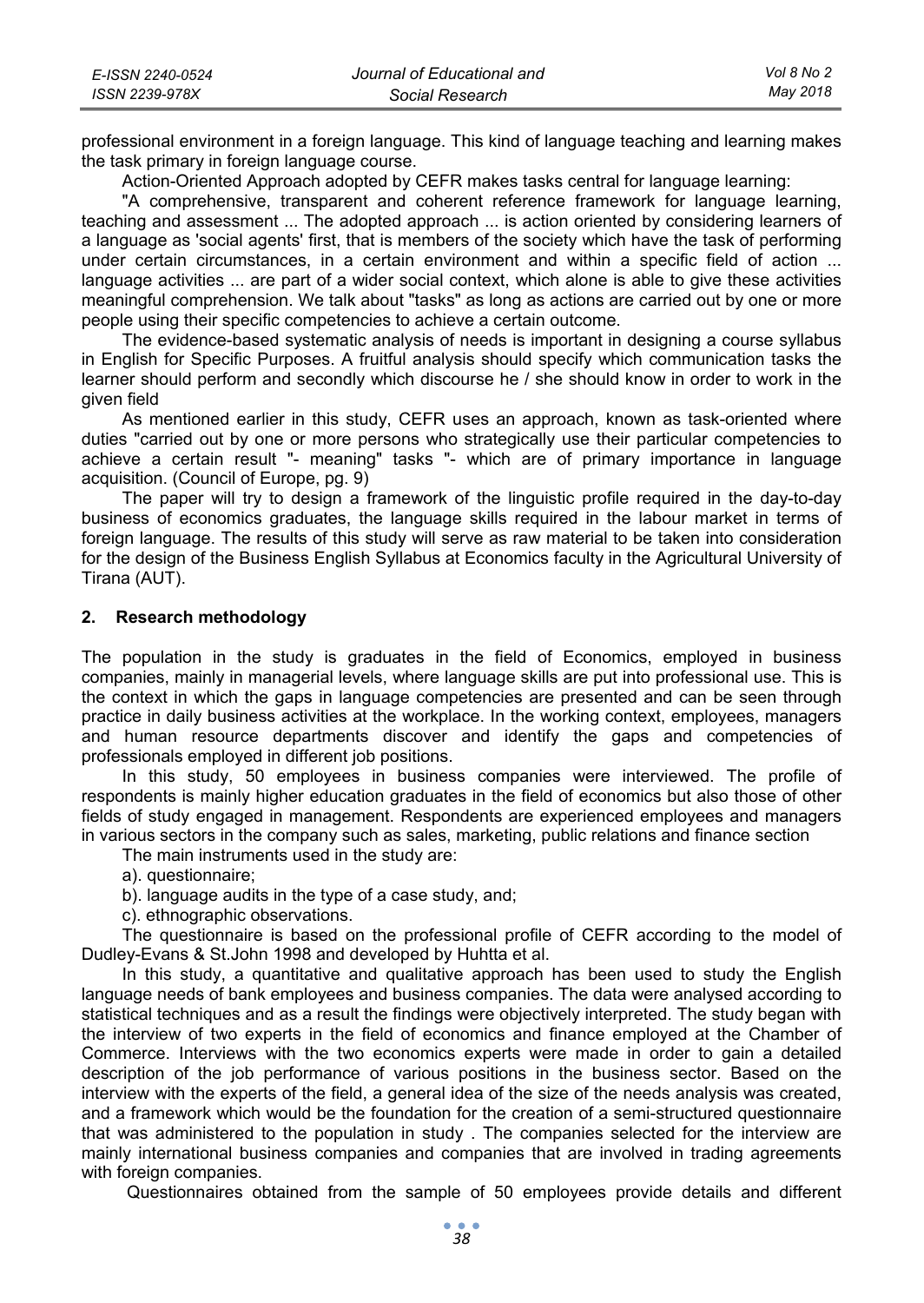| E-ISSN 2240-0524 | Journal of Educational and | Vol 8 No 2 |
|------------------|----------------------------|------------|
| ISSN 2239-978X   | Social Research            | May 2018   |

aspects of their work and the language used. After collecting the questionnaires and approving the permit for the ethnographic study, a language audit was conducted where about 15 employees were interviewed for the tasks they performed in English during a typical working day. During this time, about 30 cases of language use were observed.

The case studies, interviews and language audit observations were conducted based on the Professional Profile of the Language Reference Framework.

### **3. Findings and the resulting profile**

Table 1 describes the first part of the professional profile where general information about the economics graduates, participating in the study is given in relation to their education and background formation. Furthermore, the table provides details on the job positions the Business graduates usually get and the last part deals with methods used to collect the data for the designation of the profile.

| <b>Table 1: General information</b> |  |
|-------------------------------------|--|
|-------------------------------------|--|

| Field                        | Business and foreign trade                                       |
|------------------------------|------------------------------------------------------------------|
| Education                    | Bachelor diploma in business administration, accounting, finance |
|                              | Master Diploma in business administration, accounting, finance   |
|                              | Certificate in accounting.                                       |
| Occupation                   | Accountant at finance department                                 |
|                              | Purchasing manager                                               |
|                              | <b>Head of Human Resources</b>                                   |
|                              | Assistant in Quality management                                  |
|                              | Head of sales department                                         |
|                              | Head of Marketing department                                     |
| Language                     | English (intermediate-advanced) B1-B2                            |
| Designed by                  | Elsa Zela, AUT, Tiana, Albania                                   |
| <b>Methods</b><br>used<br>to | collect Interview with representatives from Chamber of Commerce  |
| linformation                 | Interview with heads of human resources managers in companies    |
|                              | Semi structured interviews with employees in cement and<br>brick |
|                              | manufacturing companies                                          |
|                              | Language audit                                                   |

Table 2 summarises **occupational information** about the professional activities each job performs frequently. There is a description of tasks every job requires to carry out as a part of job routine, other companies and organisation where business graduated get employed. As the main interest of the study and at the same time the most abundant data concern the job descriptions for the business graduates, since the communicative situations involved in the performance of these activities provides an input for material development, classroom activities and the ESP course design in general and BE in in particular.

| <b>Table 2. Occupational information</b> |  |
|------------------------------------------|--|
|------------------------------------------|--|

| Examples of<br>professions /<br>occupations<br>/ jobs | Economics graduates employed in big manufacturing companies, ranging from assistants to<br>managers, usually work in the finance, sales, purchasing and human resources departments.<br>They are often in charge of preparing accounting statements, dealing with tax services and the<br>payroll of its employees. The respective managers supervise departments. Apart from the<br>financial records, managers deal employment contract, making business arrangements with<br>other business partners, design marketing strategies for the company products, place bids for<br>raw materials and other equipment needed in the manufacturing plants. |
|-------------------------------------------------------|--------------------------------------------------------------------------------------------------------------------------------------------------------------------------------------------------------------------------------------------------------------------------------------------------------------------------------------------------------------------------------------------------------------------------------------------------------------------------------------------------------------------------------------------------------------------------------------------------------------------------------------------------------|
|                                                       | Organizations Economics graduates may be employed in:                                                                                                                                                                                                                                                                                                                                                                                                                                                                                                                                                                                                  |
| lor                                                   | Business companies and industries, retailing, transportation companies,                                                                                                                                                                                                                                                                                                                                                                                                                                                                                                                                                                                |
|                                                       | companies to travel agencies, government and non-government organisations, hospitality, restaurants,                                                                                                                                                                                                                                                                                                                                                                                                                                                                                                                                                   |
|                                                       | be employed   healthcare, banking and finance, accounting offices, tax offices, factories.                                                                                                                                                                                                                                                                                                                                                                                                                                                                                                                                                             |
| lin                                                   |                                                                                                                                                                                                                                                                                                                                                                                                                                                                                                                                                                                                                                                        |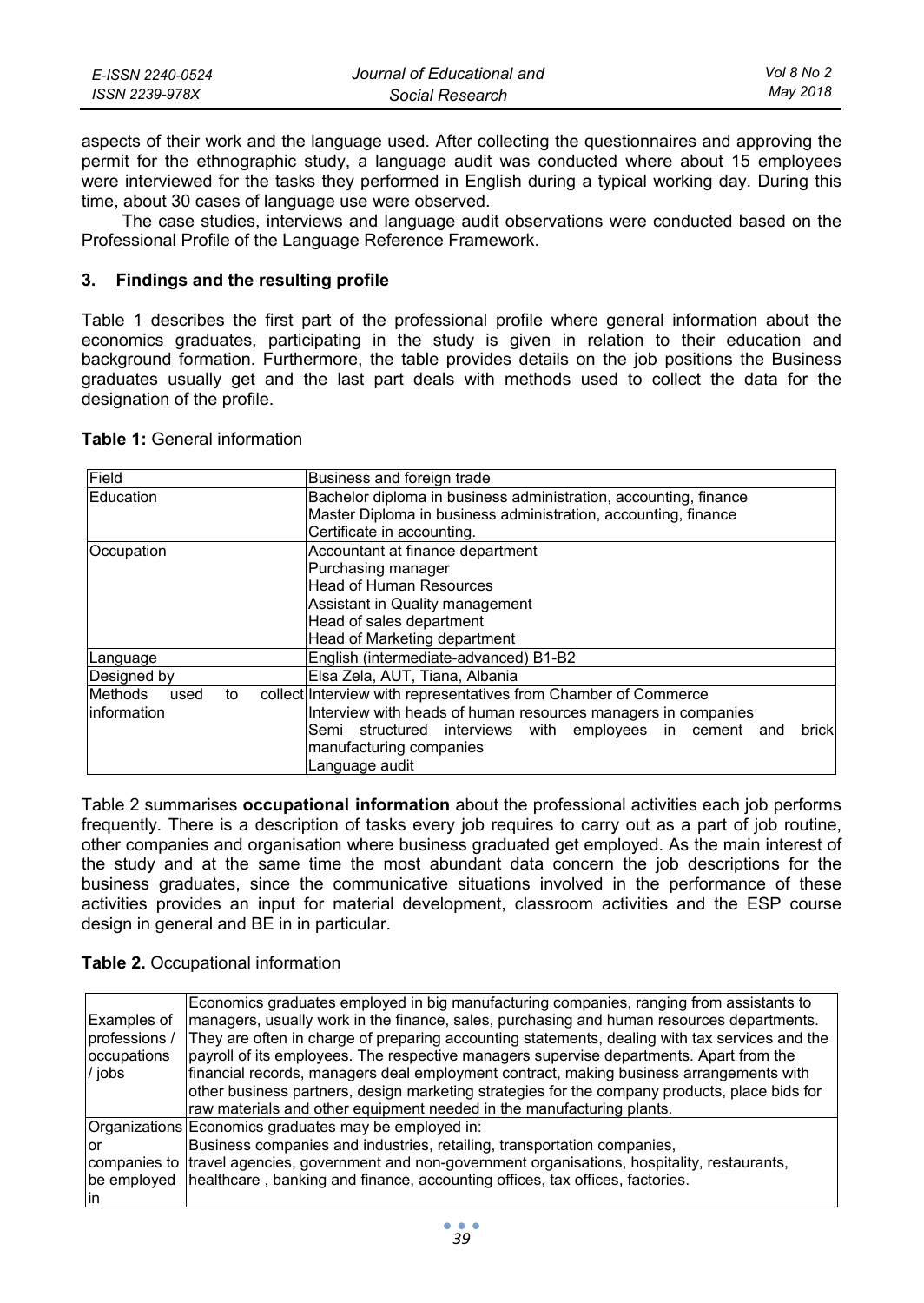| Typical job<br>• keeping the minutes<br>descriptions<br>• product / Service Marketing<br>• phone conversation<br>• informing clients<br>• keeping accounts<br>• writing memos and requests (emails)<br>• reviewing, approving and posting invoices<br>• assessing report after implementation<br>• requirements for the IT Department to change programs or systems<br>• preparing the balance sheet<br>• writing daily comments<br>• arrange business lunch<br>• place bids<br>• balancing accounts monthly<br>• paying suppliers (usually through web banking)<br>• contacting suppliers and clients for balancing or reconciling accounts as well<br>• negotiating prices and payments<br>• translation of customer complaint letters and opinions into English<br>• writing press releases and invitations<br>• writing analysis and research reports<br>• writing reports on loan research<br>• writing technical manuals<br>• reporting to the Company's Leader<br>• sending letters to professionals at banks<br>• reviewing / update customer files<br>• graphics and charts<br>• reading computer manuals<br>• procedural guidelines for departments<br>• presentations in seminars / trainings<br>• contracts and agreements<br>• re-writing rules and regulations for clients<br>• writing internal memos<br>• writing letters, e-mails to suppliers and outsiders<br>• reading for financial information<br>• business proposals<br>• project presentations / reports / statistics<br>Business graduates use English as the foreign language to communicate mainly for their<br>To what<br>extent foreign<br>superiors who sometimes happen to be non Albanian citizen and therefore English is the<br>working language.<br>languages<br>The medium of communication ranges from e-mails and phone conversation which are the<br>are<br>needed<br>most common to papers, invoices, balance sheets and contracts with foreign business<br>partners. |  |  |  |
|----------------------------------------------------------------------------------------------------------------------------------------------------------------------------------------------------------------------------------------------------------------------------------------------------------------------------------------------------------------------------------------------------------------------------------------------------------------------------------------------------------------------------------------------------------------------------------------------------------------------------------------------------------------------------------------------------------------------------------------------------------------------------------------------------------------------------------------------------------------------------------------------------------------------------------------------------------------------------------------------------------------------------------------------------------------------------------------------------------------------------------------------------------------------------------------------------------------------------------------------------------------------------------------------------------------------------------------------------------------------------------------------------------------------------------------------------------------------------------------------------------------------------------------------------------------------------------------------------------------------------------------------------------------------------------------------------------------------------------------------------------------------------------------------------------------------------------------------------------------------------------------------------------------------------------------------------------------|--|--|--|
|                                                                                                                                                                                                                                                                                                                                                                                                                                                                                                                                                                                                                                                                                                                                                                                                                                                                                                                                                                                                                                                                                                                                                                                                                                                                                                                                                                                                                                                                                                                                                                                                                                                                                                                                                                                                                                                                                                                                                                |  |  |  |
|                                                                                                                                                                                                                                                                                                                                                                                                                                                                                                                                                                                                                                                                                                                                                                                                                                                                                                                                                                                                                                                                                                                                                                                                                                                                                                                                                                                                                                                                                                                                                                                                                                                                                                                                                                                                                                                                                                                                                                |  |  |  |
|                                                                                                                                                                                                                                                                                                                                                                                                                                                                                                                                                                                                                                                                                                                                                                                                                                                                                                                                                                                                                                                                                                                                                                                                                                                                                                                                                                                                                                                                                                                                                                                                                                                                                                                                                                                                                                                                                                                                                                |  |  |  |
|                                                                                                                                                                                                                                                                                                                                                                                                                                                                                                                                                                                                                                                                                                                                                                                                                                                                                                                                                                                                                                                                                                                                                                                                                                                                                                                                                                                                                                                                                                                                                                                                                                                                                                                                                                                                                                                                                                                                                                |  |  |  |
|                                                                                                                                                                                                                                                                                                                                                                                                                                                                                                                                                                                                                                                                                                                                                                                                                                                                                                                                                                                                                                                                                                                                                                                                                                                                                                                                                                                                                                                                                                                                                                                                                                                                                                                                                                                                                                                                                                                                                                |  |  |  |
|                                                                                                                                                                                                                                                                                                                                                                                                                                                                                                                                                                                                                                                                                                                                                                                                                                                                                                                                                                                                                                                                                                                                                                                                                                                                                                                                                                                                                                                                                                                                                                                                                                                                                                                                                                                                                                                                                                                                                                |  |  |  |
|                                                                                                                                                                                                                                                                                                                                                                                                                                                                                                                                                                                                                                                                                                                                                                                                                                                                                                                                                                                                                                                                                                                                                                                                                                                                                                                                                                                                                                                                                                                                                                                                                                                                                                                                                                                                                                                                                                                                                                |  |  |  |
|                                                                                                                                                                                                                                                                                                                                                                                                                                                                                                                                                                                                                                                                                                                                                                                                                                                                                                                                                                                                                                                                                                                                                                                                                                                                                                                                                                                                                                                                                                                                                                                                                                                                                                                                                                                                                                                                                                                                                                |  |  |  |
|                                                                                                                                                                                                                                                                                                                                                                                                                                                                                                                                                                                                                                                                                                                                                                                                                                                                                                                                                                                                                                                                                                                                                                                                                                                                                                                                                                                                                                                                                                                                                                                                                                                                                                                                                                                                                                                                                                                                                                |  |  |  |
|                                                                                                                                                                                                                                                                                                                                                                                                                                                                                                                                                                                                                                                                                                                                                                                                                                                                                                                                                                                                                                                                                                                                                                                                                                                                                                                                                                                                                                                                                                                                                                                                                                                                                                                                                                                                                                                                                                                                                                |  |  |  |
|                                                                                                                                                                                                                                                                                                                                                                                                                                                                                                                                                                                                                                                                                                                                                                                                                                                                                                                                                                                                                                                                                                                                                                                                                                                                                                                                                                                                                                                                                                                                                                                                                                                                                                                                                                                                                                                                                                                                                                |  |  |  |
|                                                                                                                                                                                                                                                                                                                                                                                                                                                                                                                                                                                                                                                                                                                                                                                                                                                                                                                                                                                                                                                                                                                                                                                                                                                                                                                                                                                                                                                                                                                                                                                                                                                                                                                                                                                                                                                                                                                                                                |  |  |  |
|                                                                                                                                                                                                                                                                                                                                                                                                                                                                                                                                                                                                                                                                                                                                                                                                                                                                                                                                                                                                                                                                                                                                                                                                                                                                                                                                                                                                                                                                                                                                                                                                                                                                                                                                                                                                                                                                                                                                                                |  |  |  |
|                                                                                                                                                                                                                                                                                                                                                                                                                                                                                                                                                                                                                                                                                                                                                                                                                                                                                                                                                                                                                                                                                                                                                                                                                                                                                                                                                                                                                                                                                                                                                                                                                                                                                                                                                                                                                                                                                                                                                                |  |  |  |
|                                                                                                                                                                                                                                                                                                                                                                                                                                                                                                                                                                                                                                                                                                                                                                                                                                                                                                                                                                                                                                                                                                                                                                                                                                                                                                                                                                                                                                                                                                                                                                                                                                                                                                                                                                                                                                                                                                                                                                |  |  |  |
|                                                                                                                                                                                                                                                                                                                                                                                                                                                                                                                                                                                                                                                                                                                                                                                                                                                                                                                                                                                                                                                                                                                                                                                                                                                                                                                                                                                                                                                                                                                                                                                                                                                                                                                                                                                                                                                                                                                                                                |  |  |  |
|                                                                                                                                                                                                                                                                                                                                                                                                                                                                                                                                                                                                                                                                                                                                                                                                                                                                                                                                                                                                                                                                                                                                                                                                                                                                                                                                                                                                                                                                                                                                                                                                                                                                                                                                                                                                                                                                                                                                                                |  |  |  |
|                                                                                                                                                                                                                                                                                                                                                                                                                                                                                                                                                                                                                                                                                                                                                                                                                                                                                                                                                                                                                                                                                                                                                                                                                                                                                                                                                                                                                                                                                                                                                                                                                                                                                                                                                                                                                                                                                                                                                                |  |  |  |
|                                                                                                                                                                                                                                                                                                                                                                                                                                                                                                                                                                                                                                                                                                                                                                                                                                                                                                                                                                                                                                                                                                                                                                                                                                                                                                                                                                                                                                                                                                                                                                                                                                                                                                                                                                                                                                                                                                                                                                |  |  |  |
|                                                                                                                                                                                                                                                                                                                                                                                                                                                                                                                                                                                                                                                                                                                                                                                                                                                                                                                                                                                                                                                                                                                                                                                                                                                                                                                                                                                                                                                                                                                                                                                                                                                                                                                                                                                                                                                                                                                                                                |  |  |  |
|                                                                                                                                                                                                                                                                                                                                                                                                                                                                                                                                                                                                                                                                                                                                                                                                                                                                                                                                                                                                                                                                                                                                                                                                                                                                                                                                                                                                                                                                                                                                                                                                                                                                                                                                                                                                                                                                                                                                                                |  |  |  |
|                                                                                                                                                                                                                                                                                                                                                                                                                                                                                                                                                                                                                                                                                                                                                                                                                                                                                                                                                                                                                                                                                                                                                                                                                                                                                                                                                                                                                                                                                                                                                                                                                                                                                                                                                                                                                                                                                                                                                                |  |  |  |
|                                                                                                                                                                                                                                                                                                                                                                                                                                                                                                                                                                                                                                                                                                                                                                                                                                                                                                                                                                                                                                                                                                                                                                                                                                                                                                                                                                                                                                                                                                                                                                                                                                                                                                                                                                                                                                                                                                                                                                |  |  |  |
|                                                                                                                                                                                                                                                                                                                                                                                                                                                                                                                                                                                                                                                                                                                                                                                                                                                                                                                                                                                                                                                                                                                                                                                                                                                                                                                                                                                                                                                                                                                                                                                                                                                                                                                                                                                                                                                                                                                                                                |  |  |  |
|                                                                                                                                                                                                                                                                                                                                                                                                                                                                                                                                                                                                                                                                                                                                                                                                                                                                                                                                                                                                                                                                                                                                                                                                                                                                                                                                                                                                                                                                                                                                                                                                                                                                                                                                                                                                                                                                                                                                                                |  |  |  |
|                                                                                                                                                                                                                                                                                                                                                                                                                                                                                                                                                                                                                                                                                                                                                                                                                                                                                                                                                                                                                                                                                                                                                                                                                                                                                                                                                                                                                                                                                                                                                                                                                                                                                                                                                                                                                                                                                                                                                                |  |  |  |
|                                                                                                                                                                                                                                                                                                                                                                                                                                                                                                                                                                                                                                                                                                                                                                                                                                                                                                                                                                                                                                                                                                                                                                                                                                                                                                                                                                                                                                                                                                                                                                                                                                                                                                                                                                                                                                                                                                                                                                |  |  |  |
|                                                                                                                                                                                                                                                                                                                                                                                                                                                                                                                                                                                                                                                                                                                                                                                                                                                                                                                                                                                                                                                                                                                                                                                                                                                                                                                                                                                                                                                                                                                                                                                                                                                                                                                                                                                                                                                                                                                                                                |  |  |  |
|                                                                                                                                                                                                                                                                                                                                                                                                                                                                                                                                                                                                                                                                                                                                                                                                                                                                                                                                                                                                                                                                                                                                                                                                                                                                                                                                                                                                                                                                                                                                                                                                                                                                                                                                                                                                                                                                                                                                                                |  |  |  |
|                                                                                                                                                                                                                                                                                                                                                                                                                                                                                                                                                                                                                                                                                                                                                                                                                                                                                                                                                                                                                                                                                                                                                                                                                                                                                                                                                                                                                                                                                                                                                                                                                                                                                                                                                                                                                                                                                                                                                                |  |  |  |
|                                                                                                                                                                                                                                                                                                                                                                                                                                                                                                                                                                                                                                                                                                                                                                                                                                                                                                                                                                                                                                                                                                                                                                                                                                                                                                                                                                                                                                                                                                                                                                                                                                                                                                                                                                                                                                                                                                                                                                |  |  |  |
|                                                                                                                                                                                                                                                                                                                                                                                                                                                                                                                                                                                                                                                                                                                                                                                                                                                                                                                                                                                                                                                                                                                                                                                                                                                                                                                                                                                                                                                                                                                                                                                                                                                                                                                                                                                                                                                                                                                                                                |  |  |  |
|                                                                                                                                                                                                                                                                                                                                                                                                                                                                                                                                                                                                                                                                                                                                                                                                                                                                                                                                                                                                                                                                                                                                                                                                                                                                                                                                                                                                                                                                                                                                                                                                                                                                                                                                                                                                                                                                                                                                                                |  |  |  |
|                                                                                                                                                                                                                                                                                                                                                                                                                                                                                                                                                                                                                                                                                                                                                                                                                                                                                                                                                                                                                                                                                                                                                                                                                                                                                                                                                                                                                                                                                                                                                                                                                                                                                                                                                                                                                                                                                                                                                                |  |  |  |
|                                                                                                                                                                                                                                                                                                                                                                                                                                                                                                                                                                                                                                                                                                                                                                                                                                                                                                                                                                                                                                                                                                                                                                                                                                                                                                                                                                                                                                                                                                                                                                                                                                                                                                                                                                                                                                                                                                                                                                |  |  |  |
|                                                                                                                                                                                                                                                                                                                                                                                                                                                                                                                                                                                                                                                                                                                                                                                                                                                                                                                                                                                                                                                                                                                                                                                                                                                                                                                                                                                                                                                                                                                                                                                                                                                                                                                                                                                                                                                                                                                                                                |  |  |  |
|                                                                                                                                                                                                                                                                                                                                                                                                                                                                                                                                                                                                                                                                                                                                                                                                                                                                                                                                                                                                                                                                                                                                                                                                                                                                                                                                                                                                                                                                                                                                                                                                                                                                                                                                                                                                                                                                                                                                                                |  |  |  |
|                                                                                                                                                                                                                                                                                                                                                                                                                                                                                                                                                                                                                                                                                                                                                                                                                                                                                                                                                                                                                                                                                                                                                                                                                                                                                                                                                                                                                                                                                                                                                                                                                                                                                                                                                                                                                                                                                                                                                                |  |  |  |
|                                                                                                                                                                                                                                                                                                                                                                                                                                                                                                                                                                                                                                                                                                                                                                                                                                                                                                                                                                                                                                                                                                                                                                                                                                                                                                                                                                                                                                                                                                                                                                                                                                                                                                                                                                                                                                                                                                                                                                |  |  |  |
|                                                                                                                                                                                                                                                                                                                                                                                                                                                                                                                                                                                                                                                                                                                                                                                                                                                                                                                                                                                                                                                                                                                                                                                                                                                                                                                                                                                                                                                                                                                                                                                                                                                                                                                                                                                                                                                                                                                                                                |  |  |  |
|                                                                                                                                                                                                                                                                                                                                                                                                                                                                                                                                                                                                                                                                                                                                                                                                                                                                                                                                                                                                                                                                                                                                                                                                                                                                                                                                                                                                                                                                                                                                                                                                                                                                                                                                                                                                                                                                                                                                                                |  |  |  |
|                                                                                                                                                                                                                                                                                                                                                                                                                                                                                                                                                                                                                                                                                                                                                                                                                                                                                                                                                                                                                                                                                                                                                                                                                                                                                                                                                                                                                                                                                                                                                                                                                                                                                                                                                                                                                                                                                                                                                                |  |  |  |
|                                                                                                                                                                                                                                                                                                                                                                                                                                                                                                                                                                                                                                                                                                                                                                                                                                                                                                                                                                                                                                                                                                                                                                                                                                                                                                                                                                                                                                                                                                                                                                                                                                                                                                                                                                                                                                                                                                                                                                |  |  |  |

The third part (Table 3) includes work context information and focuses particularly on the location that the majority of the interviewees' professional activities take place and the individuals they have business with in their everyday work life. It also contains the communication situations that those professionals encounter in their workplace, which constitutes the most extensive section of this profile part as it can provide valuable knowledge for materials development. Moreover, the text and discourse types that they deal with at work are mentioned here in order to complete their job framework.

**Table 3.** Location, people and communicative situations

| Location | • office, purchasing department, managing accountant's office, sales department office, |
|----------|-----------------------------------------------------------------------------------------|
|          | director's office.                                                                      |
|          | • tax office, banks, post office, labour inspection,                                    |
|          | • insurance funds,                                                                      |
|          | • chamber of Commerce                                                                   |
|          | • company canteen, accounts office • warehousing                                        |
|          | $\bullet$ maintenance.                                                                  |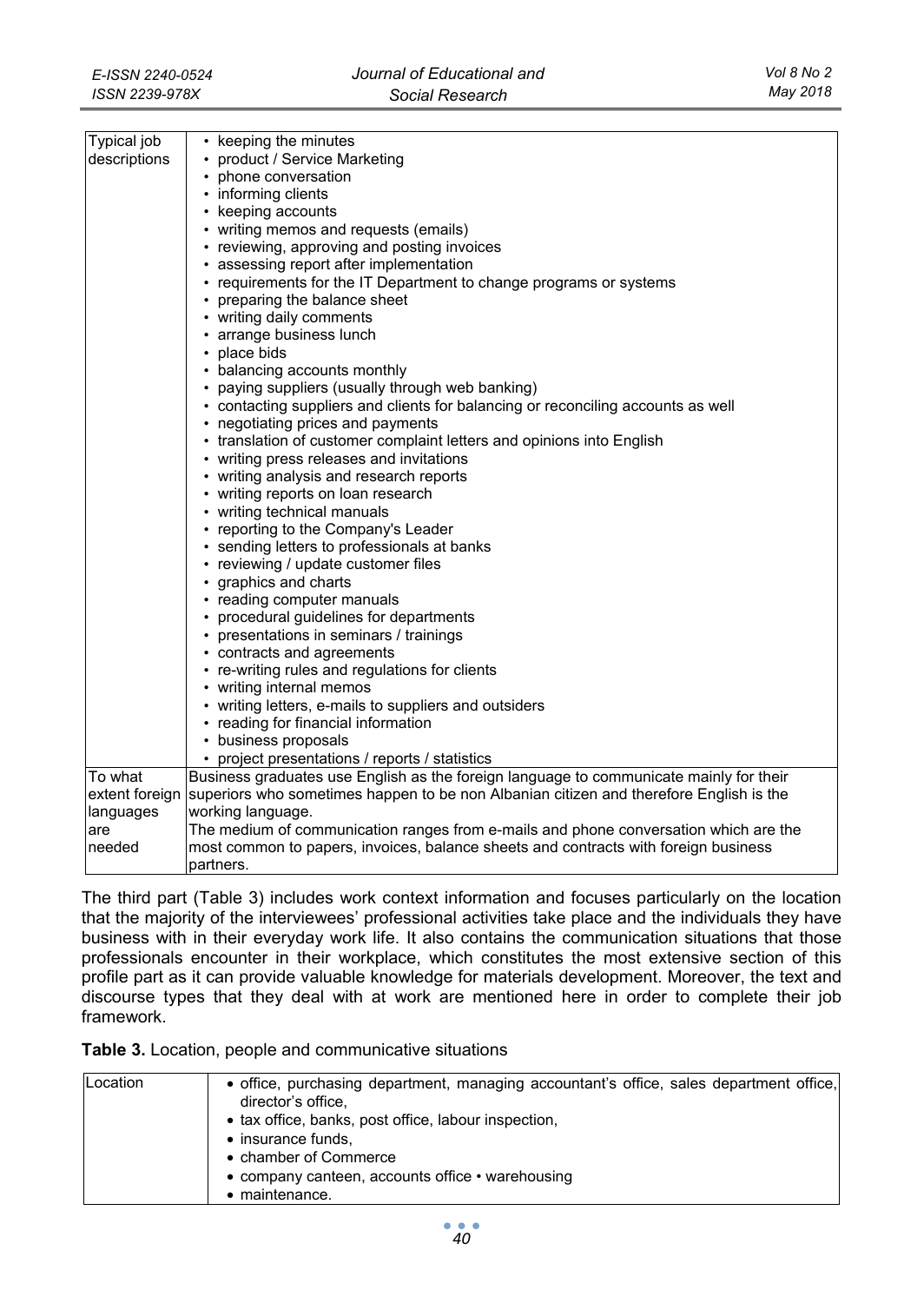| Persons,      | . co-workers in the same company/headquarters/affiliates, colleagues from other      |
|---------------|--------------------------------------------------------------------------------------|
| Communities,  | companies, suppliers, head of account office,                                        |
| Companies,    | • receptionist, head of warehouse, general manager of the company                    |
| Institutions  | $\bullet$ clients                                                                    |
|               | • head of marketing/sales/ purchases department                                      |
|               | • finance Personnel                                                                  |
|               | • manager of human resources                                                         |
|               | • insurance agent                                                                    |
|               | • customs officer                                                                    |
|               | • bankers, assistant accountants, secretary of the general manger.                   |
| Communicative | • keeping the minutes                                                                |
| Situations    | • product / service Marketing                                                        |
|               | • phone conversation                                                                 |
|               | • informing clients                                                                  |
|               |                                                                                      |
|               | • keeping accounts                                                                   |
|               | • writing memos and requests (emails)                                                |
|               | • assessment report after implementation                                             |
|               | • requirements for the IT Department to change programs or systems                   |
|               | • writing daily comments                                                             |
|               | • meetings for lunch                                                                 |
|               | • make proposals                                                                     |
|               | • translation of customer complaint letters / opinions in English                    |
|               | • writing press releases and invitations                                             |
|               | • writing analysis and research reports                                              |
|               | • oral communication with non-native speakers                                        |
|               | • writing reports on loan research                                                   |
|               | • writing technical manuals                                                          |
|               | • reporting to the Company's Leader                                                  |
|               | • sending letters to professionals at banks                                          |
|               | • review / update customer files                                                     |
|               | • graphics and charts                                                                |
|               | • reading computer manuals                                                           |
|               | • procedural guidelines for departments                                              |
|               | • presentations in seminars / trainings                                              |
|               | • contracts and agreements                                                           |
|               | • re-writing rules and regulations for clients                                       |
|               | • writing internal circles                                                           |
|               | • writing letters, e-mails to suppliers and outsiders                                |
|               |                                                                                      |
|               | • reading for financial information                                                  |
|               | • business proposals                                                                 |
|               | • reporting to collaborators or superiors                                            |
|               | • project presentations / reports / statistics                                       |
| Text- and     | phone calls, memos, email correspondence • teleconference, reports, tax statements • |
| discourse-    | balance sheets, computer software, invoices • supplier contracts, accounting books • |
| Types         | financial statements, employment contracts, payment negotiations                     |

Table 4, 5 and 6 concern the most frequent routines, most demanded situations and snap shots which are part of the language audit that was carried out during the ethnographic research. They provide the real life use and the context of the communicative situations of the language for professional purposes in the business companies.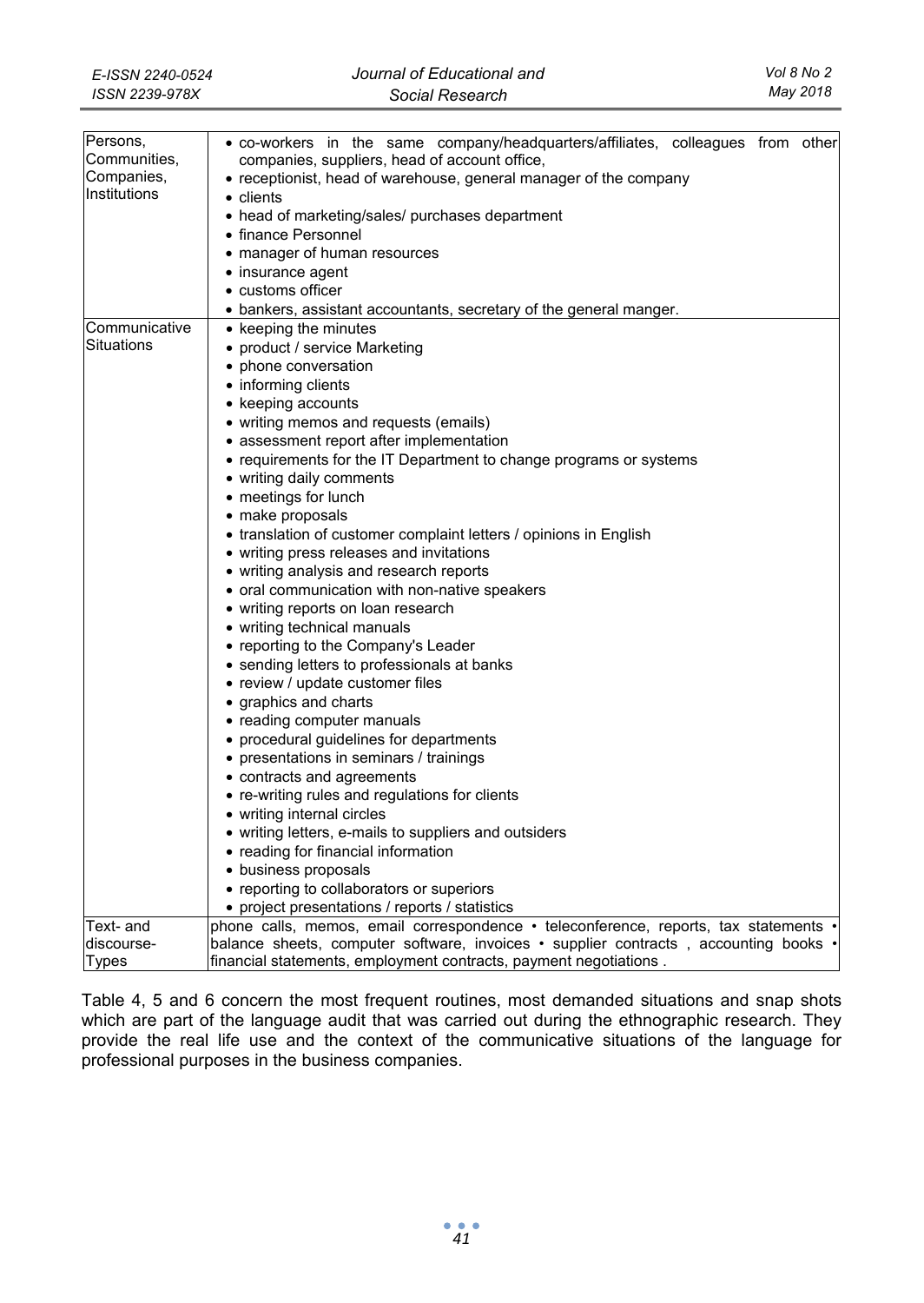### **Table 4.** Most frequent routine

Situation 1: Summary of the agreement

Communication situation: Written summary of the agreement reached over the phone

Location: Office (brick manufacturing and exporting plant)

People: Head of sales department

Critical factors for success: To start, the head of the department has to listen to the conversation on the phone and should not compromise while negotiation on the phone. The head of department must be in possession of good communicative, social and intercultural skills to reach a conclusion that accommodates the needs of both companies. The head of the department ought to also have the language skills to make an accurate summary of the termination of the agreement.

.

Situation 2: Searching the Internet

Communication situation: summary of online information on markets and / or competitors, gathering of internal information

Location: Office (cement production factory)

People: Assistant to the Head of Purchasing and Procurement Department.

Critical factors for success: The assistant should have sufficient reading skills to find and understand the right information in foreign language for the "petcock" raw material. In this case the assistant should use the strategic knowledge to browse and have a quick reading of the available material to find out which text is needed and which is not. Further, the assistant must summarize the text and select the parts useful to be further translated for the head of the department.

#### **Table 5:** Most demanded situations

Critical situation 3: The bankrupt client

Communication situation: keeping information with a bankrupt customer, attempting to recover outstanding payments.

Location: office, cement factory.

People: Assistant to the Head of sales department

Challenging factors: The situation has become critical because of the issue's level of complexity. The assistant needs prior information in order to assess the situation properly and collect the information needed to keep the conversation going, asking the right questions, etc. At this point, language skills, legal knowledge and social and intercultural skills are needed. Intercultural skills here refer to knowledge of culture e.g. about ways to terminate the deal with a bankrupt business (knowledge of the country and its legislation). It also needs cross-cultural competences in order to correctly assess the situation and respond properly. Further, in the next phase, she needs language skills to summarize the conversation content with the liquidator and report it to the general manager in the English language. This case requires in particular good mediation skills, only a highly skilled person can perform such a task.

Details: The international client has declared bankruptcy. However, there are outstanding payments and the company has had business deals with the bankrupt client. The assistant has the duty to contact the liquidator / supervisor to get information on the properties left over from bankruptcy. She should also determine the extent to which its company ranks in this procedure in order to evaluate the probability of recovering part of the debt. It needs to process the information and pass it to the company's legal office or a lawyer who is in charge of representing the company.

#### Snap shot

Personal information.

My name is Z. nationality: Albanian. I work in the sales department in a manufacturing plant where I hold the position of assistant in export sales. I am 31 and I have been working in this company for 6 years. Before that, I worked in an agro-processing company as a sales agent. I have studied Business Management, and hold a Bachelor and Master diploma.

One working day

First thing I do (after I have a morning coffee) is checking the electronic mail. Today I had two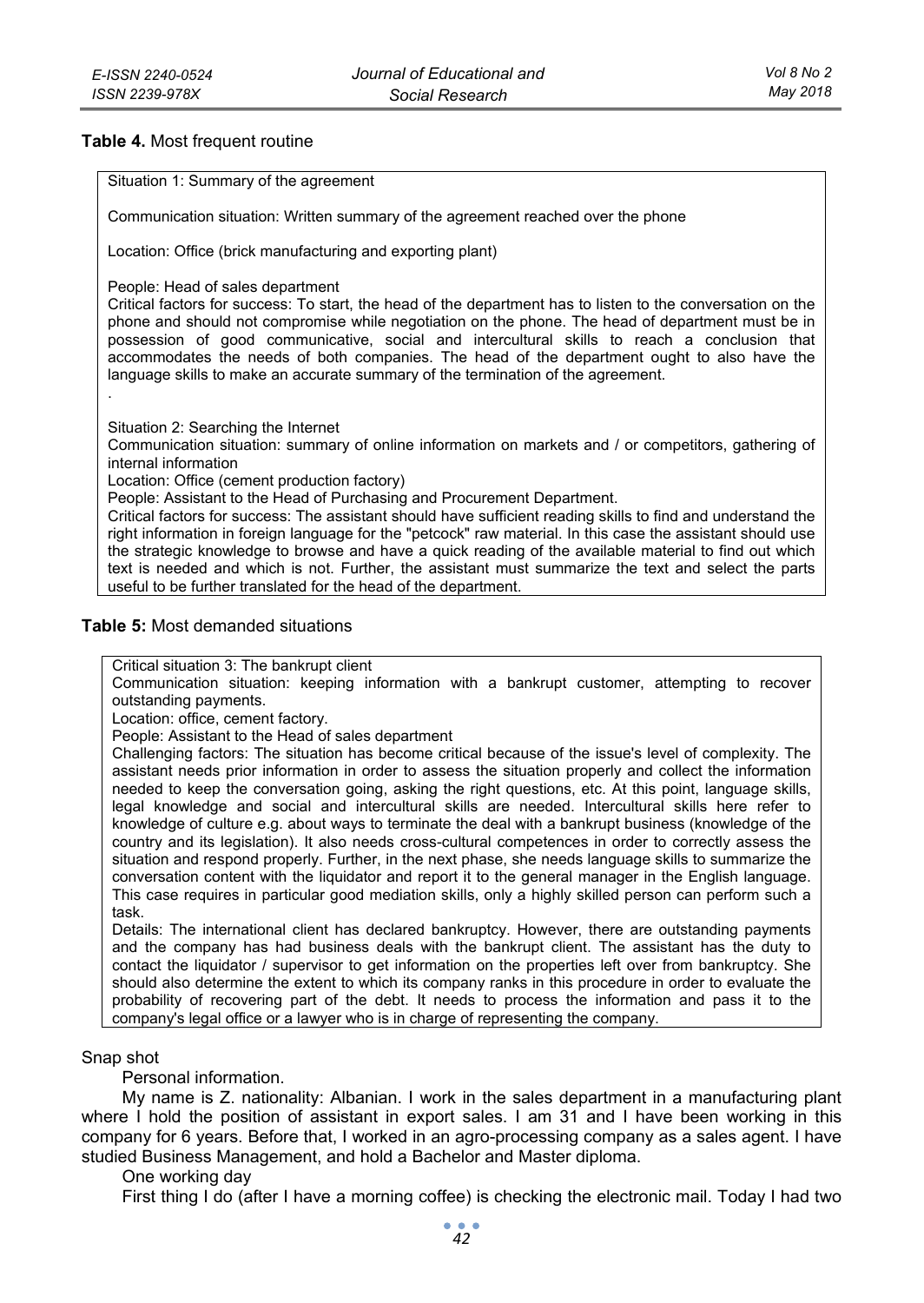| E-ISSN 2240-0524 | Journal of Educational and | Vol 8 No 2 |
|------------------|----------------------------|------------|
| ISSN 2239-978X   | Social Research            | Mav 2018   |

messages demanding immediate action, but before I got involved I got a call (at 8:30 in the morning) from a customer who asked for a cement load. He wanted a load as soon as possible since they had run out of cement at the construction site where they were working. It was urgent. I told him I would check if it could be done and I would get back at him again. I had to call the warehouse colleague and ask if there was enough cement to ship but he replied negatively. Thus, I made a call to my colleagues at the other factory. I sent some e-mails to the other factory and made a call about lunch loads. Meanwhile, I received a call from another customer complaining about a shipment which was due for dispatch 2 days ago.

 To sum it up, I spent most of the day with correspondence, e-mail, letters and phone call. In our department we have to deal with requests, check the stock, communicate with colleagues in the sales department and warehouse, get info on the state of the goods, negotiate the shipping terms and trade credit.

#### Language

About 25% of the communication has to do with writing e-mail, letters is in English, the working language we use with almost all foreign companies. Usually I have about four or five telephone conversations in English a week, usually in connection with shipment complaints. Sometimes we have problems communicating, especially when the person on the other end of the phone is not native in English language. In few cases, contracts contain legal problems. In these cases I pass it on to my boss or department of legal affairs. In general, we get by, especially because we have a colleague who has lived in England for several years. If things get harder, we ask him to act as an interpreter/translator.

#### **4. Conclusion**

A language teacher cannot outline and design and an effective and tailored ESP course based on someone's intuition. The CEF professional profile is a really useful tool for ESP practitioners since it supplies the necessary information in order to prepare teaching materials for classes of different professional domains. This research used the latest language needs analysis method outlined in CEF Professional Profiles project in order to develop the profile for Business graduates aiming thus to provide an answer of what has to be taught in a principled manner. It is a practical tool for an ESP practitioner since it presents the main genres used and the key aims of communication of a particular domain. Moreover, similar profiles for other fields can be created so that we eventually have plenty of data that would cover the needs for most courses aiming at professional communication. It has also reflected that CEF profiles are flexible and evolve according to the requirements and particularities of each professional field, which is a new perspective on how those profiles can be used. Lastly, apart from offering an up-to-date knowledge on the business graduates employed in international trade companies, this article aims at giving motivation to future researchers who wish to create profiles for other domains. Therefore, more ESP teachers and course designers can elaborate on the research presented and get encouraged to create further profiles that will suit their particular teaching needs.

#### **References**

- Berwick, R. (1989). Needs assessment in language programming: from theory to practice. In: Johnson, R. K. (Ed). The second language curriculum. Cambridge University Press, 48-62.
- Brindley, G. (1989). The role of needs analysis in adult ESL program design. In: Johnson, R .K. (Ed). The second language curriculum. Cambridge University Press, 63-78.
- Common European Framework of languages. (2001). https://www.coe.int/t/dg4/linguistic/Source /Framework\_EN.pdf.
- Dudley-Evans, T. & St. Johns. (1998). Developments in AQS: A multidisciplinary approach. 4th ed. Cambridge University Press.
- Huhta, M., K. Vogt, E. Johnson and H. Tulkki. (2013). Needs Analysis for Language Course Design: A Holistic Approach to ESP. Cambridge University Press.